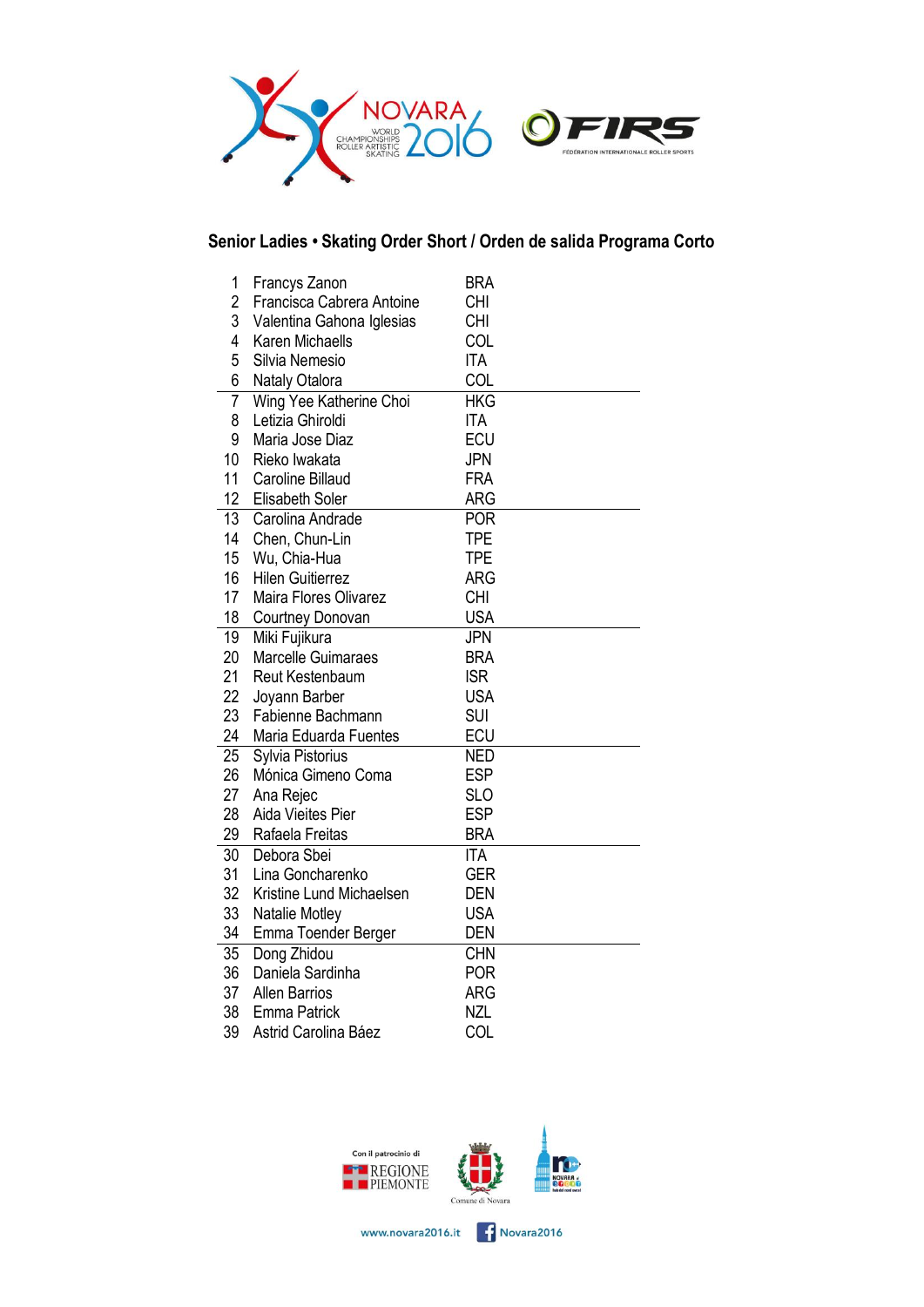

### **Senior Men • Skating Order Short / Orden de salida Programa Corto**

| 1              | Llorenç Álvarez Caballero | <b>ESP</b> |  |
|----------------|---------------------------|------------|--|
| 2              | Sebastiao Oliveira        | <b>POR</b> |  |
| 3              | Alessandro Amadesi        | ITA        |  |
| 4              | Pere Marsinyach Torrico   | ESP        |  |
| 5              | Victor Lopez Blanco       | <b>PAR</b> |  |
| 6              | Filipe Galego             | <b>POR</b> |  |
| $\overline{7}$ | Anup Kumar Yama           | <b>IND</b> |  |
| 8              | John Burchfield           | <b>USA</b> |  |
| 9              | Julian Camilo Luna        | COL        |  |
| 10             | Matias Alvarez Aburto     | <b>CHI</b> |  |
| 11             | Josiah Bishop             | <b>USA</b> |  |
| 12             | Andrea Girotto            | ITA        |  |
| 13             | Luca Lucaroni             | <b>ITA</b> |  |
| 14             | Diego Duque               | COL        |  |
| 15             | Angel Milenko             | <b>CHI</b> |  |
| 16             | <b>Pierre Meriel</b>      | FRA        |  |
| 17             | Shingo Nishiki            | JPN        |  |
| 18             | Juan Francisco Sanchez    | ARG        |  |
| 19             | Alan Velazquez            | ARG        |  |
| 20             | Limin Qiao                | <b>CHN</b> |  |
| 21             | Dingding Qiao             | <b>CHN</b> |  |
| 22             | Markus Lell               | <b>GER</b> |  |
| 23             | <b>Christopher Fox</b>    | GBR        |  |
| 24             | Jose Luis Diaz Benavidez  | <b>CHI</b> |  |
| 25             | Wan Ting-Yu               | TPE        |  |
| 26             | Sergio Canales Rodriguez  | <b>ESP</b> |  |
| 27             | Yang, Szu-Chun            | <b>TPE</b> |  |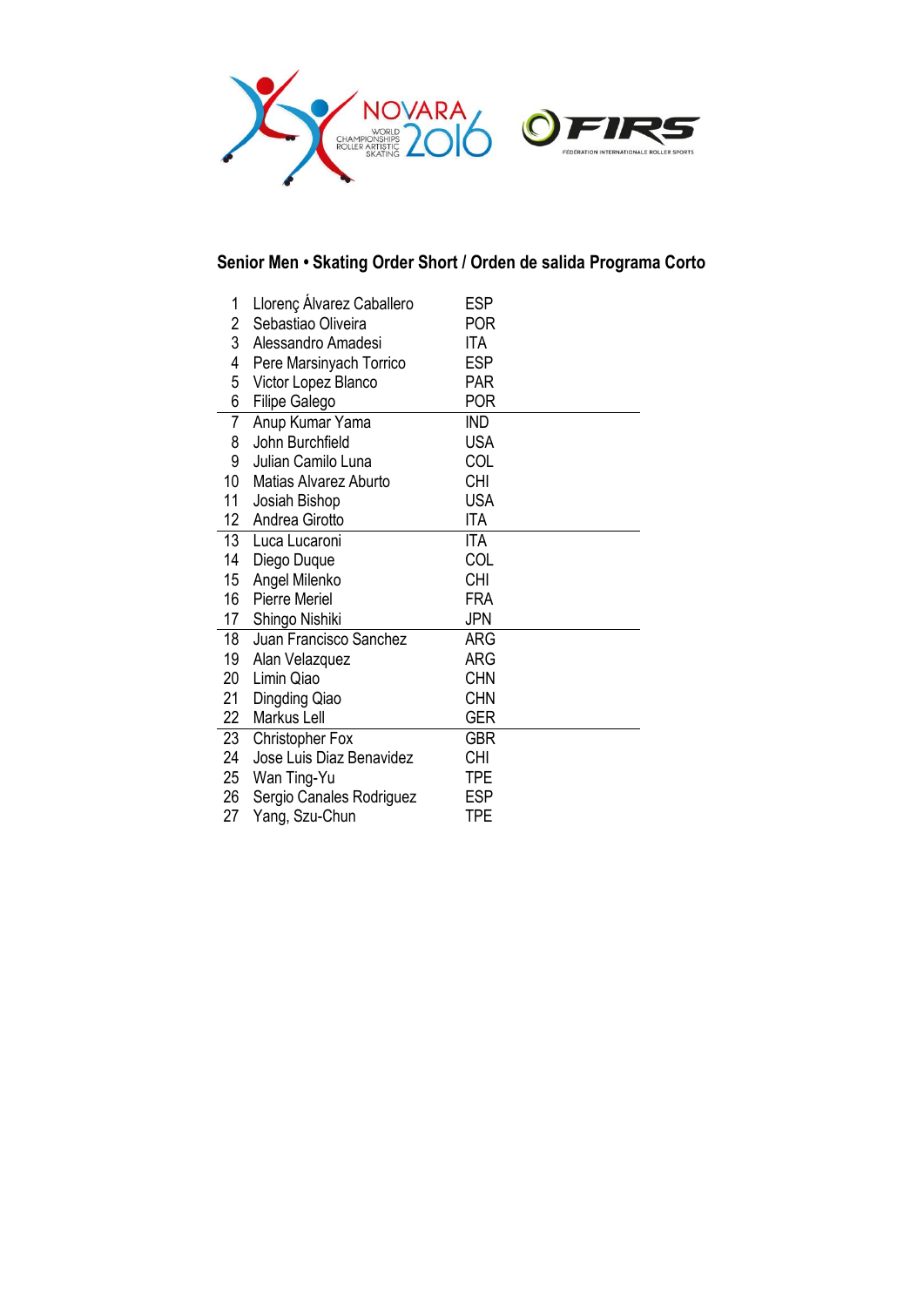

# **Senior Pairs • Skating Order Short / Orden de salida Programa Corto**

| 1               | Chang, Chao-Wie<br>Tung, Shiuan-Syuan | TPE<br>TPE |  |
|-----------------|---------------------------------------|------------|--|
| 2               | Nathanael Fouloy                      | FRA        |  |
|                 | Marine Portet                         | FRA        |  |
| 3               | Marco Garelli                         | ITA        |  |
|                 | Sara Venerucci                        | ITA        |  |
| 4               | Luca Lucaroni                         | ITA        |  |
|                 | Rebecca Tarlazzi                      | ITA        |  |
| 5.              | Chien, Chia-Sheng                     | TPE        |  |
|                 | Tung, Wen-Jen                         | TPE        |  |
| 6.              | Javier Wis Bravo                      | <b>ESP</b> |  |
|                 | Nerea Wis Bravo                       | <b>ESP</b> |  |
| $7\overline{ }$ | <b>Thomas Picard</b>                  | FRA        |  |
|                 | Camélia Cherifi                       | FRA        |  |
| 8               | Nicola Merlani                        | ITA        |  |
|                 | Alessia Gambardella                   | ITA.       |  |
| 9.              | Juan Manuel Lemus                     | COL        |  |
|                 | Carolina Otalora                      |            |  |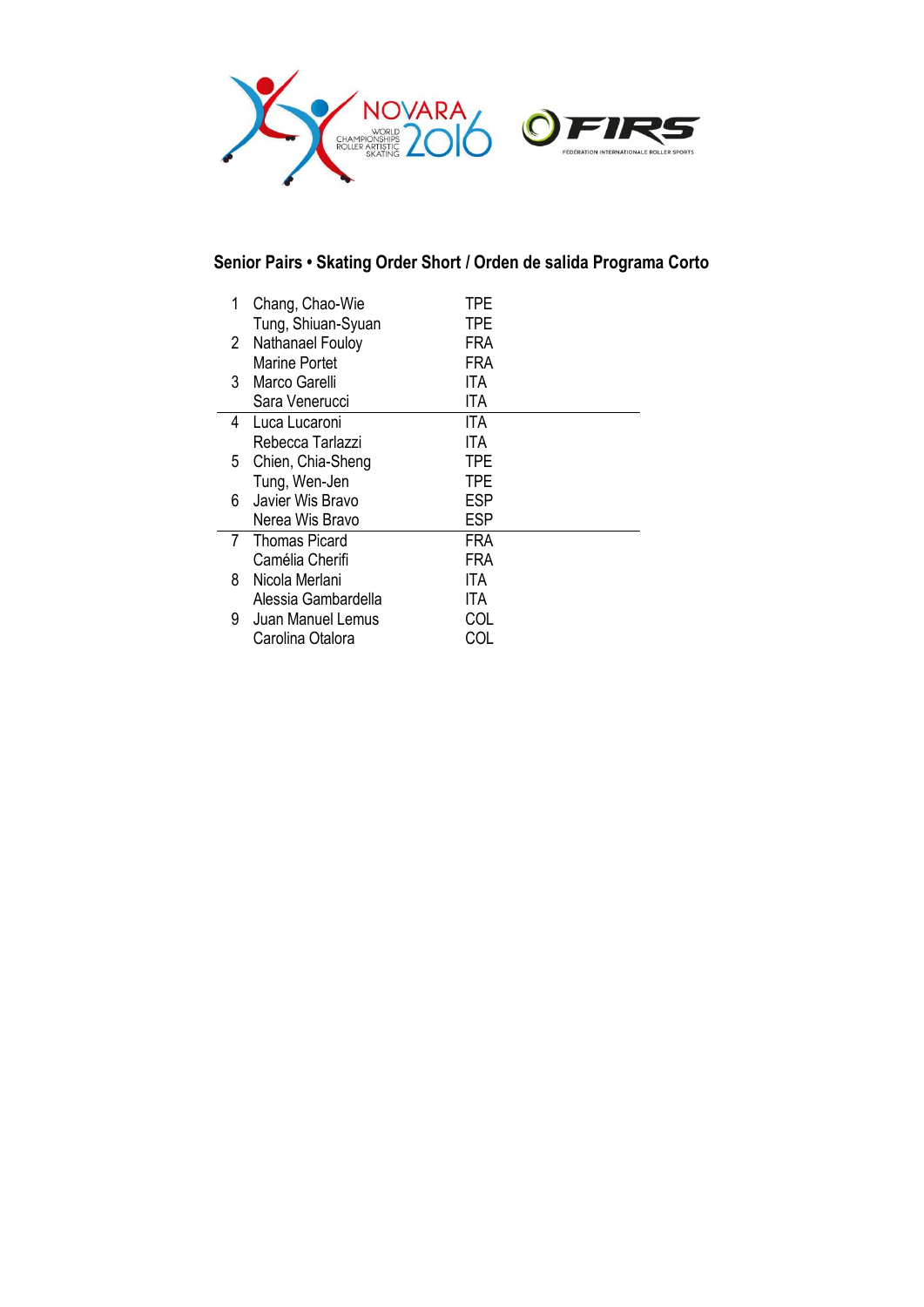

### **Senior Couples Dance • Skating Order Compulsory Dances / Orden de salida Danzas Obligatorias**

| 1            | Andrea Bassi            |    | ITA             |
|--------------|-------------------------|----|-----------------|
|              | Silvia Stibilj          |    | ITA             |
| $\mathbf{2}$ | José Souto              |    | <b>POR</b>      |
|              | Mariana Souto           |    | <b>POR</b>      |
| 3            | Rodrigo Geuna           |    | <b>ARG</b>      |
|              | Aylen Valdez            |    | ARG             |
| 4            | Guillaume Wagner        |    | FRA             |
|              | <b>Isaline Diba</b>     |    | FRA             |
| 5            | Alessandro Spigai       |    | ITA             |
|              | Elena Leoni             |    | ITA             |
| 6            | Leonardo Parrado        |    | COL             |
|              | Marcela Cruz            |    | COL             |
| 7            | Pedro Walgode           |    | <b>POR</b>      |
|              | Ana Walgode             |    | POR             |
| 8            | <b>Felipe Werle</b>     |    | BRA             |
|              | <b>Bianca Ameixeiro</b> |    | BRA             |
| 9            | Alexandre Polland       |    | <b>USA</b>      |
|              | Katelyn Rodgers         |    | <b>USA</b>      |
| 10           | Joshua Meloy            |    | <b>USA</b>      |
|              | Jaymee Mason            |    | <b>USA</b>      |
| 11           | <b>Anthony DeLuca</b>   |    | USA             |
|              | Mikenzie Bradshaw       |    | <b>USA</b>      |
| $12-12$      | Alberto Maffei          |    | ITA             |
|              | Rachele Campagnol       |    | ITA             |
|              |                         |    |                 |
|              | Comp. Dance 1           | 13 | Starlight Waltz |
|              | Style Dance             | 1  | Swing Medley    |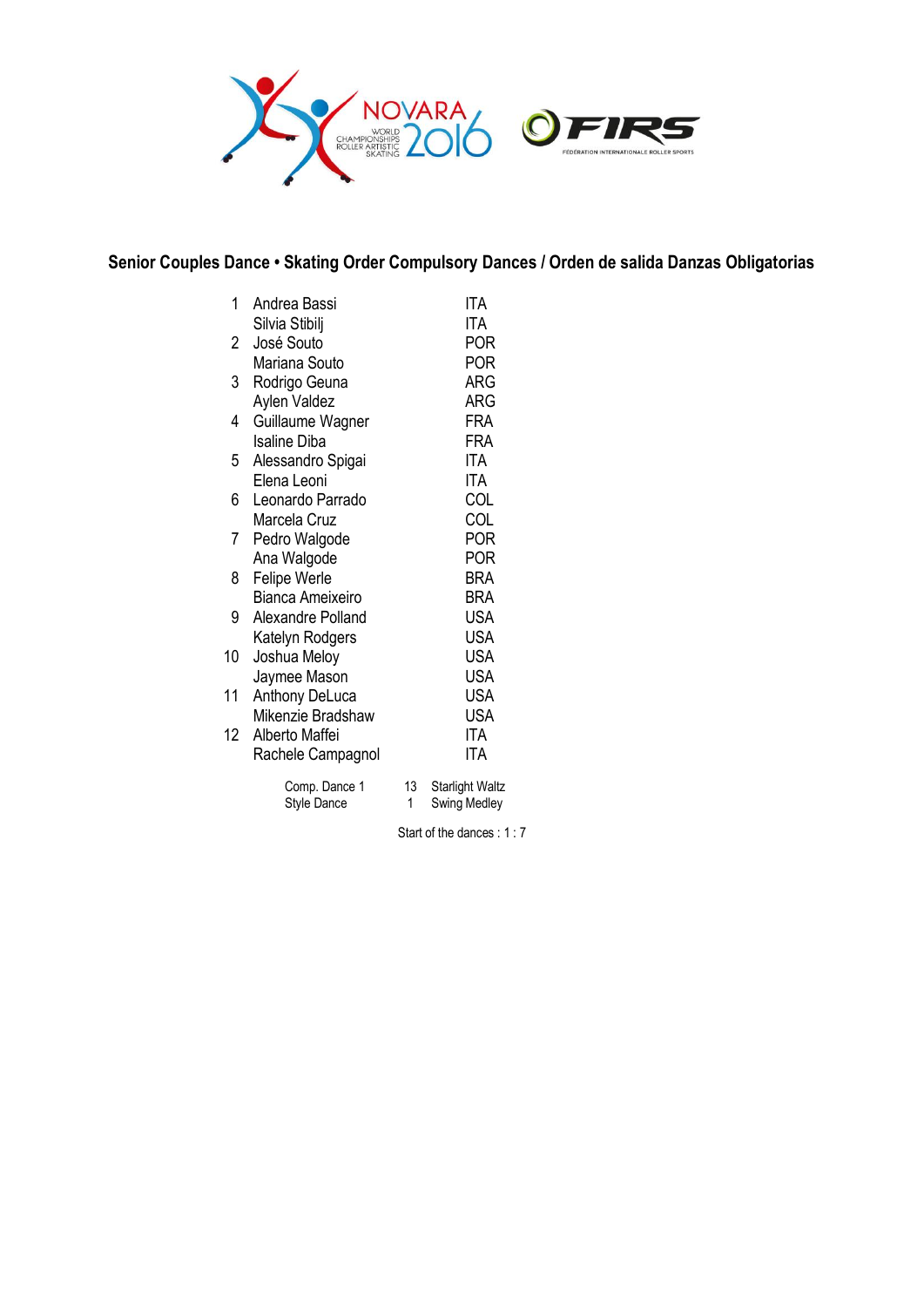

#### **Senior Ladies Solo Dance • Skating Order Compulsory Dances / Orden de salida Danzas Obligatorias**

| 1<br>$\overline{c}$<br>3<br>$\overline{4}$<br>5<br>6<br>$\overline{7}$<br>8<br>9<br>10<br>11<br>12<br>13<br>14<br>15<br>16<br>17<br>18<br>19<br>20<br>21<br>22 | Stella Heller<br>Rachel Larking<br>Annika Gielnik<br>Viviana Osorio<br>Nicky Boer<br>Dani Hayon<br>Iris Dijkema<br>Annalise De Cleene<br>Carolina Varela<br>Maria Cecilia Fonseca<br><b>Teresa Chittick</b><br>Aline Sepho<br>Kayla Rodriguez<br>Jessica Gaudy<br>Francys Zanon<br>Dalila Laneve<br>Micaela Magliocco<br><b>Cassandra Sellars</b><br>Valentina Blengio<br>Nadia Herrera Contreras<br>Anna Harris<br>Kimie Liliana Nishi Matsunga | BRA<br><b>GBR</b><br><b>GER</b><br>COL<br><b>NED</b><br><b>GBR</b><br>NED<br>NZL<br>POR<br>COL<br>AUS<br><b>FRA</b><br><b>USA</b><br><b>USA</b><br><b>BRA</b><br><b>ITA</b><br>ARG<br>AUS<br>URU<br><b>CHI</b><br>NZL<br>PAR |
|----------------------------------------------------------------------------------------------------------------------------------------------------------------|--------------------------------------------------------------------------------------------------------------------------------------------------------------------------------------------------------------------------------------------------------------------------------------------------------------------------------------------------------------------------------------------------------------------------------------------------|------------------------------------------------------------------------------------------------------------------------------------------------------------------------------------------------------------------------------|
|                                                                                                                                                                |                                                                                                                                                                                                                                                                                                                                                                                                                                                  |                                                                                                                                                                                                                              |
| 23                                                                                                                                                             | Betina Diaz Soto                                                                                                                                                                                                                                                                                                                                                                                                                                 | PAR                                                                                                                                                                                                                          |
| 24                                                                                                                                                             | Silvia Stibilj                                                                                                                                                                                                                                                                                                                                                                                                                                   | ITA                                                                                                                                                                                                                          |
| 25                                                                                                                                                             | Cecilia Liendo                                                                                                                                                                                                                                                                                                                                                                                                                                   | ARG                                                                                                                                                                                                                          |
| 26                                                                                                                                                             | Camila Soto Lara                                                                                                                                                                                                                                                                                                                                                                                                                                 | <b>CHI</b>                                                                                                                                                                                                                   |
| 27                                                                                                                                                             | Qiao Shumeng                                                                                                                                                                                                                                                                                                                                                                                                                                     | <b>CHN</b>                                                                                                                                                                                                                   |
| 28                                                                                                                                                             | Florencia Kampff                                                                                                                                                                                                                                                                                                                                                                                                                                 | BEL                                                                                                                                                                                                                          |
|                                                                                                                                                                | 15<br>Comp. Dance 1<br>3<br>Style Dance                                                                                                                                                                                                                                                                                                                                                                                                          | Quickstep<br><b>Classic Medley</b>                                                                                                                                                                                           |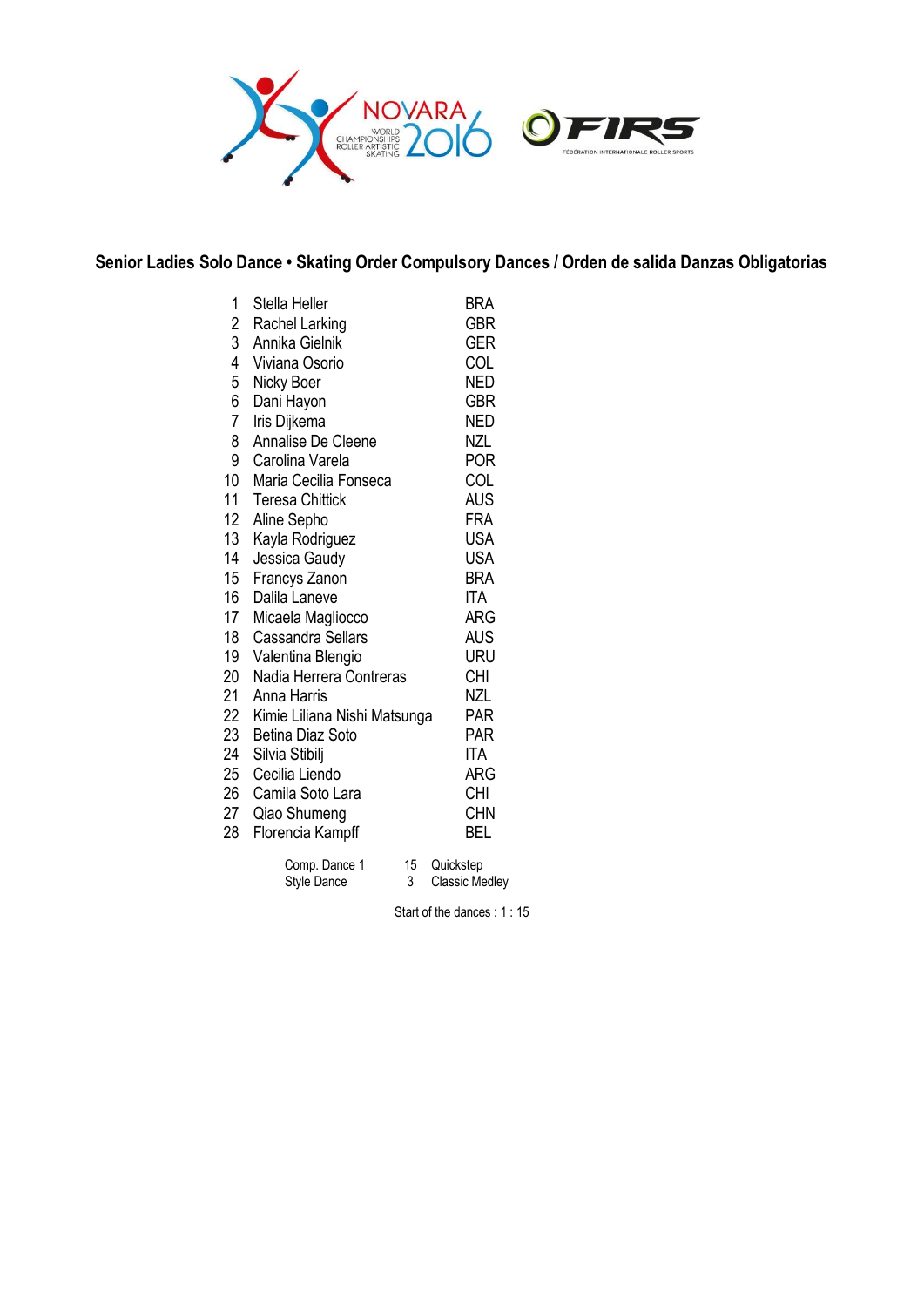

### **Senior Men Solo Dance • Skating Order Compulsory Dances / Orden de salida Danzas Obligatorias**

| 1<br>2 | Ricardo Pinto<br>Hédi Megadi |         | POR<br>FRA                         |
|--------|------------------------------|---------|------------------------------------|
| 3      | <b>Richard Miller</b>        |         | <b>GBR</b>                         |
| 4      | José Souto                   |         | POR                                |
| 5      | Alexandre Polland            |         | <b>USA</b>                         |
| 6      | Anthony De Luca              |         | <b>USA</b>                         |
| 7      | Augustin Revuelto            |         | <b>ARG</b>                         |
| 8      | Daniel Morandin              |         | ITA                                |
| 9      | Ignacio Garcia               |         | ARG                                |
| 10     | <b>Felipe Cavalcanti</b>     |         | BRA                                |
| 11     | <b>Tyler ter Meulen</b>      |         | NED                                |
| 12     | Alessandro Spigai            |         | ITA                                |
| 13     | Felipe Werle                 |         | BRA                                |
|        | Comp. Dance 1<br>Style Dance | 15<br>3 | Quickstep<br><b>Classic Medley</b> |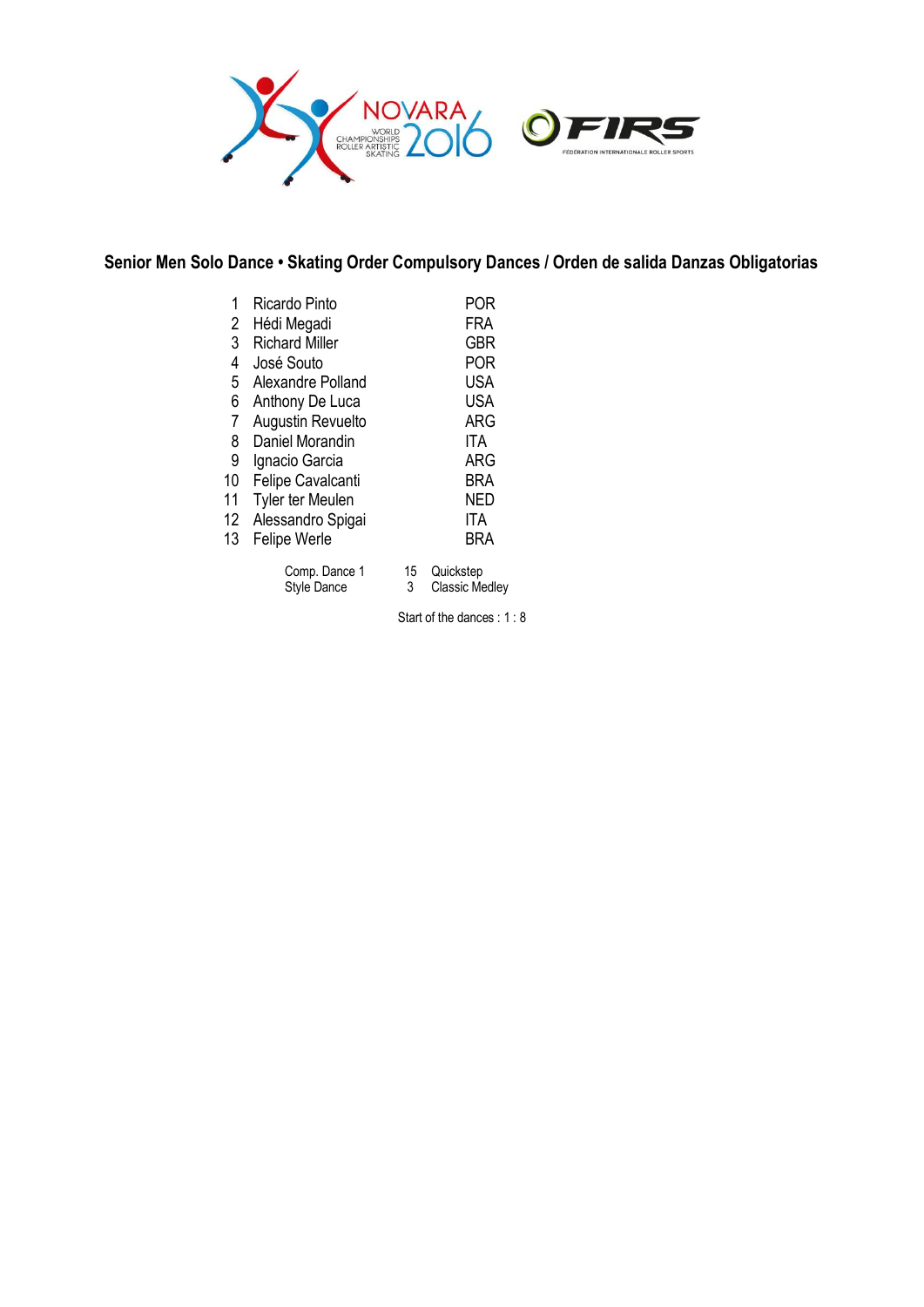

# **Junior Ladies • Skating Order Short / Orden de salida Programa Corto**

| 1              | <b>Yuhe You</b>                | <b>CHN</b> |
|----------------|--------------------------------|------------|
| $\overline{c}$ | Shuyuan Li                     | <b>CHN</b> |
| 3              | Chen Ying-Fan                  | <b>TPE</b> |
| 4              | Bianca Ameixeiro               | <b>BRA</b> |
| 5              | Michela Cima                   | <b>ITA</b> |
| 6              | <b>Ashley Clifford</b>         | <b>USA</b> |
| 7              | Almendra Herrera               | <b>CHI</b> |
| 8              | Karla Janet Torrescano Posadas | <b>MEX</b> |
| 9              | Samia Alava Bitar              | <b>ECU</b> |
| 10             | Ximena Vera                    | <b>ECU</b> |
| 11             | Hana Kushibuchi                | <b>JPN</b> |
| 12             | Riya Saboo                     | <b>IND</b> |
| 13             | Giselle Soler                  | ARG        |
| 14             | Madalena Serrao                | <b>POR</b> |
| 15             | Rahel Arnold                   | <b>SUI</b> |
| 16             | <b>Isabell Wiethoff</b>        | <b>GER</b> |
| 17             | Elisa Tomas Franch             | <b>ESP</b> |
| 18             | Azul Romagnoli                 | <b>ARG</b> |
| 19             | Catalina Fajardo               | COL        |
| 20             | Catarina Bicho                 | <b>POR</b> |
| 21             | Belen Damborenea               | URU        |
| 22             | Sarah Massey                   | <b>USA</b> |
| 23             | Ana Turel                      | <b>SLO</b> |
| 24             | Rokhaaiyya Farheen Shaik       | <b>IND</b> |
| 25             | Nicole Slovak                  | <b>AUS</b> |
| 26             | Tanita Kaja Cerne              | <b>SLO</b> |
| 27             | Sarah Butler                   | <b>AUS</b> |
| 28             | Micol Zangoli                  | <b>ITA</b> |
| 29             | Lisa van Trigt                 | <b>NED</b> |
| 30             | Nathalie Wunder                | GER        |
| 31             | Sandra Diaz                    | COL        |
| 32             | Carla Escrich Sole             | <b>ESP</b> |
| 33             | Yua Kumazawa                   | <b>JPN</b> |
| 34             | Katrine Bay                    | DEN        |
| 35             | <b>Bruna Wurts</b>             | <b>BRA</b> |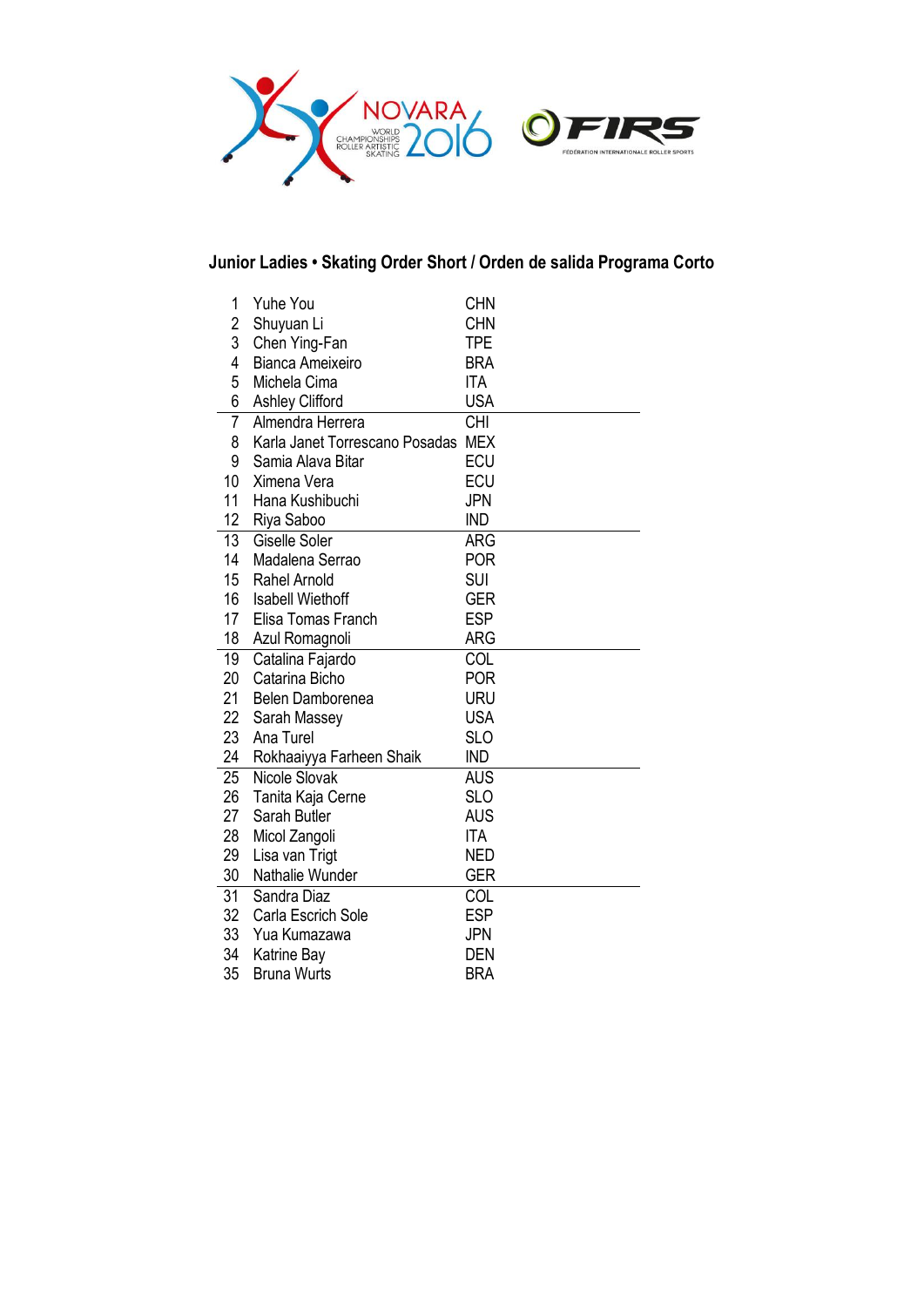

# **Junior Men • Skating Order Short / Orden de salida Programa Corto**

| 1  | Abhijith Amal Raj     | ind        |  |
|----|-----------------------|------------|--|
| 2  | Edgar Waterbor        | ARG        |  |
| 3  | Diogo Silva           | <b>POR</b> |  |
| 4  | Wu, Ti-Zhi            | <b>TPE</b> |  |
| 5  | Yi-Fan, Chen          | <b>TPE</b> |  |
| 6  | <b>Colin Motley</b>   | <b>USA</b> |  |
| 7  | Simone Sica           | <b>ITA</b> |  |
| 8  | Eloi Canals Pascual   | <b>ESP</b> |  |
| 9  | Yubo Zhai             | <b>CHN</b> |  |
|    | 10 Arthur Casado      | <b>BRA</b> |  |
| 11 | Yves Jungen           | SUI        |  |
| 12 | Leandro Ojeda         | ARG        |  |
| 13 | Juan Sebastian Lemus  | COL        |  |
| 14 | Marco Giustino        | ITA        |  |
|    | 15 David Andre Aponte | <b>ESP</b> |  |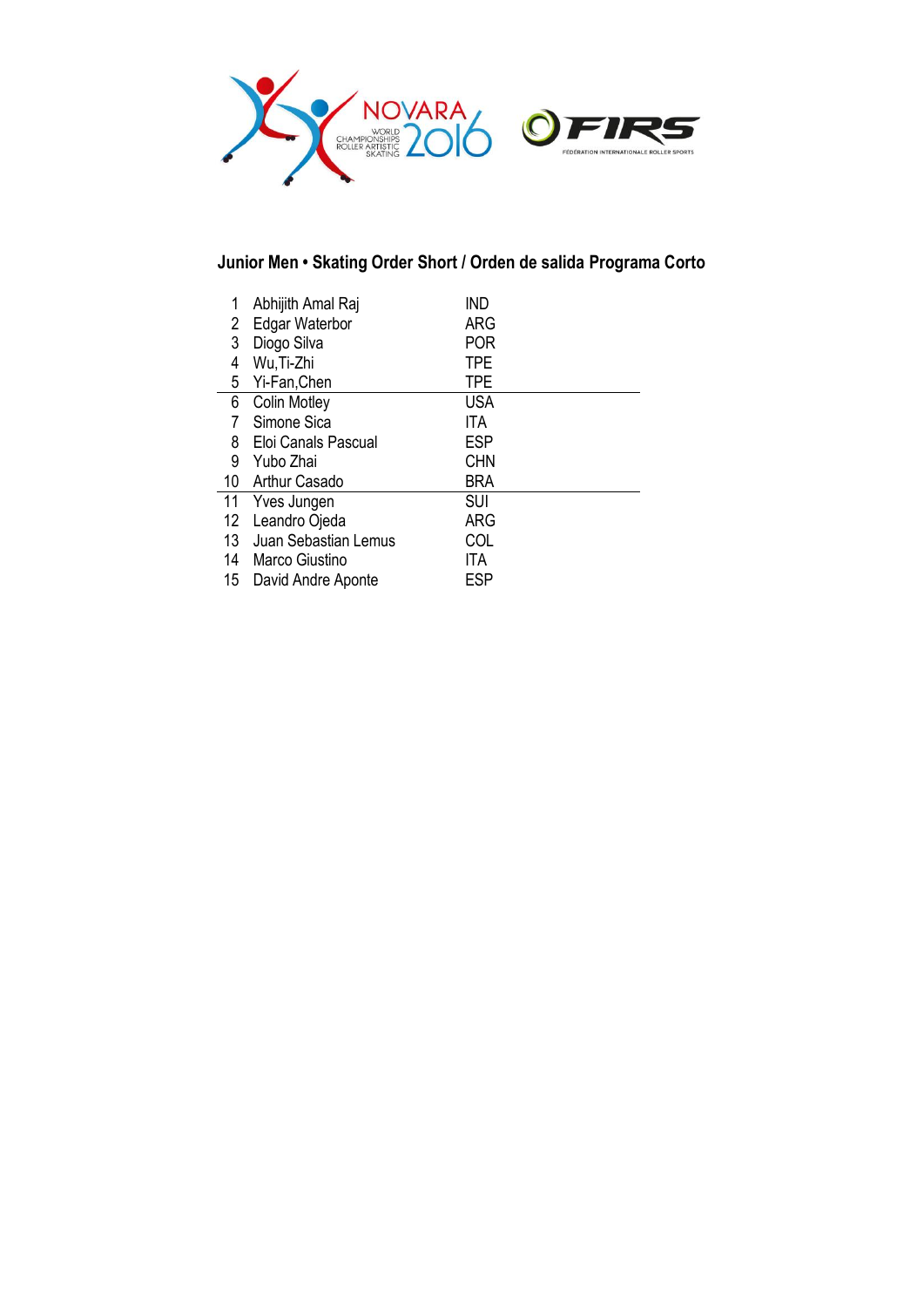

# **Junior Pairs • Skating Order Short / Orden de salida Programa Corto**

| Alberto Peruch     | ITA        |
|--------------------|------------|
| Isabella Genchi    | ITA        |
| 2 Mitchell Keyton  | USA        |
| Harwalkar Esha     | <b>USA</b> |
| 3 Tomas Masia      | ARG        |
| Florencia Cecconi  | ARG        |
| 4 Filippo Tugnoli  | ITA        |
| Alessia Barbatosta | ITA        |
|                    |            |

# **Junior Couples Dance • Skating Order Compulsory Dances / Orden de salida Danzas Obligatorias**

| 1 | José Cruz                    |         | POR                                     |
|---|------------------------------|---------|-----------------------------------------|
|   | Daniela Dias                 |         | POR                                     |
| 2 | Luciano Prieto               |         | ARG                                     |
|   | Lucia Fernandes              |         | ARG                                     |
| 3 | Charles Hamblin              |         | <b>USA</b>                              |
|   | Cassandra Seidel             |         | <b>USA</b>                              |
| 4 | Massimiliano Antonelli       |         | ITA                                     |
|   | Asia Bordon                  |         | ITA                                     |
| 5 | Luca Rossetti                |         | ITA                                     |
|   | Alessia Orsi                 |         | ITA                                     |
| 6 | Jorge Granell Falomir        |         | ESP                                     |
|   | Natalia Baldizzone Morales   |         | ESP                                     |
| 7 | Antonin Dasso                |         | FRA                                     |
|   | Léa Tran                     |         | FRA                                     |
| 8 | Benson Kuan                  |         | USA                                     |
|   | Allison Kiger                |         | <b>USA</b>                              |
|   | Comp. Dance 1<br>Style Dance | 25<br>1 | <b>Flirtation Waltz</b><br>Swing Medley |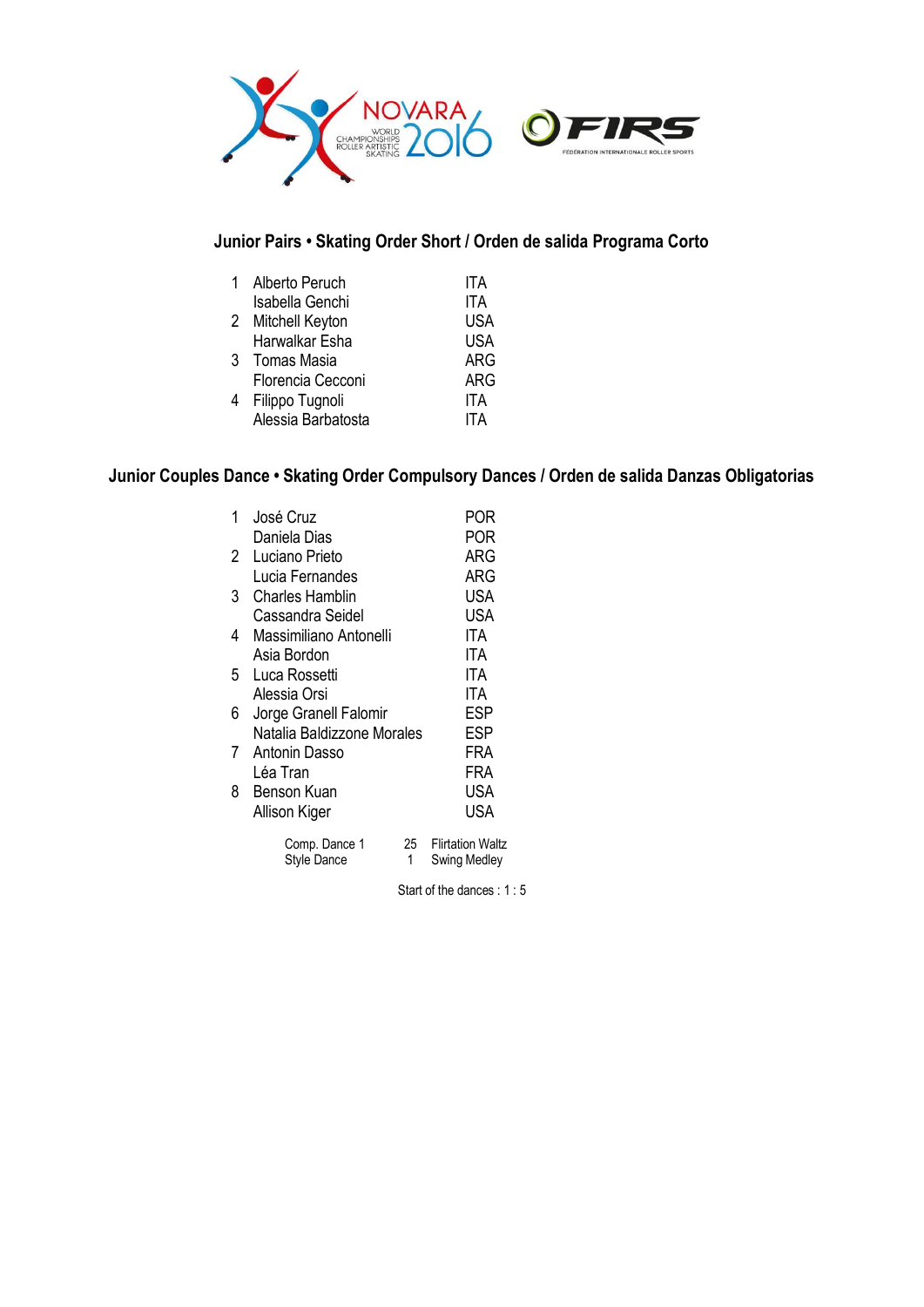

### **Junior Ladies Solo Dance • Skating Order Compulsory Dances / Orden de salida Danzas Obligatorias**

| 1              | Martina Camana               | ITA             |
|----------------|------------------------------|-----------------|
| $\overline{c}$ | Lai, Ya-Chen                 | TPE             |
| 3              | Misuzu Hiraoka               | <b>JPN</b>      |
| 4              | Mariana Souto                | POR             |
| 5              | Alison Kiger                 | USA             |
| 6              | Lin, Yi-Han                  | <b>TPE</b>      |
| 7              | Constanza Martinez Badilla   | <b>CHI</b>      |
| 8              | Chiara Giron                 | ARG             |
| 9              | Nitsanne Fedida              | <b>AUS</b>      |
| 10             | Claudia Gabriela Núñez Solís | MEX             |
| 11             | Bianca Ameixeiro             | BRA             |
| 12             | Camilla Barguino             | ITA             |
| 13             | Jessie Buck                  | AUS             |
| 14             | Sina Vesper                  | <b>GER</b>      |
| 15             | Ana Beatriz Toledo           | BRA             |
| 16             | Erika Alarcon                | PAR             |
| 17             | Penélope Polanco Arangure    | MEX             |
| 18             | Cassandra Seidel             | USA             |
| 19             | Lisa van Trigt               | <b>NED</b>      |
| 20             | Emily Woods                  | GBR             |
| 21             | Abigail Evans                | <b>NZL</b>      |
| 22             | Nadia Ortiz Villar           | ARG             |
| 23             | Emilia Zimermann             | GER             |
| 24             | Ana Walgode                  | POR             |
| 25             | Sabrina Mur                  | COL             |
| 26             | Sofia Riess                  | CHI             |
|                | $10^{-1}$<br>Camp Dansa 1    | Doolian Foutrat |

| Comp. Dance 1 | 10 Rocker Foxtrot     |
|---------------|-----------------------|
| Style Dance   | <b>Classic Medley</b> |